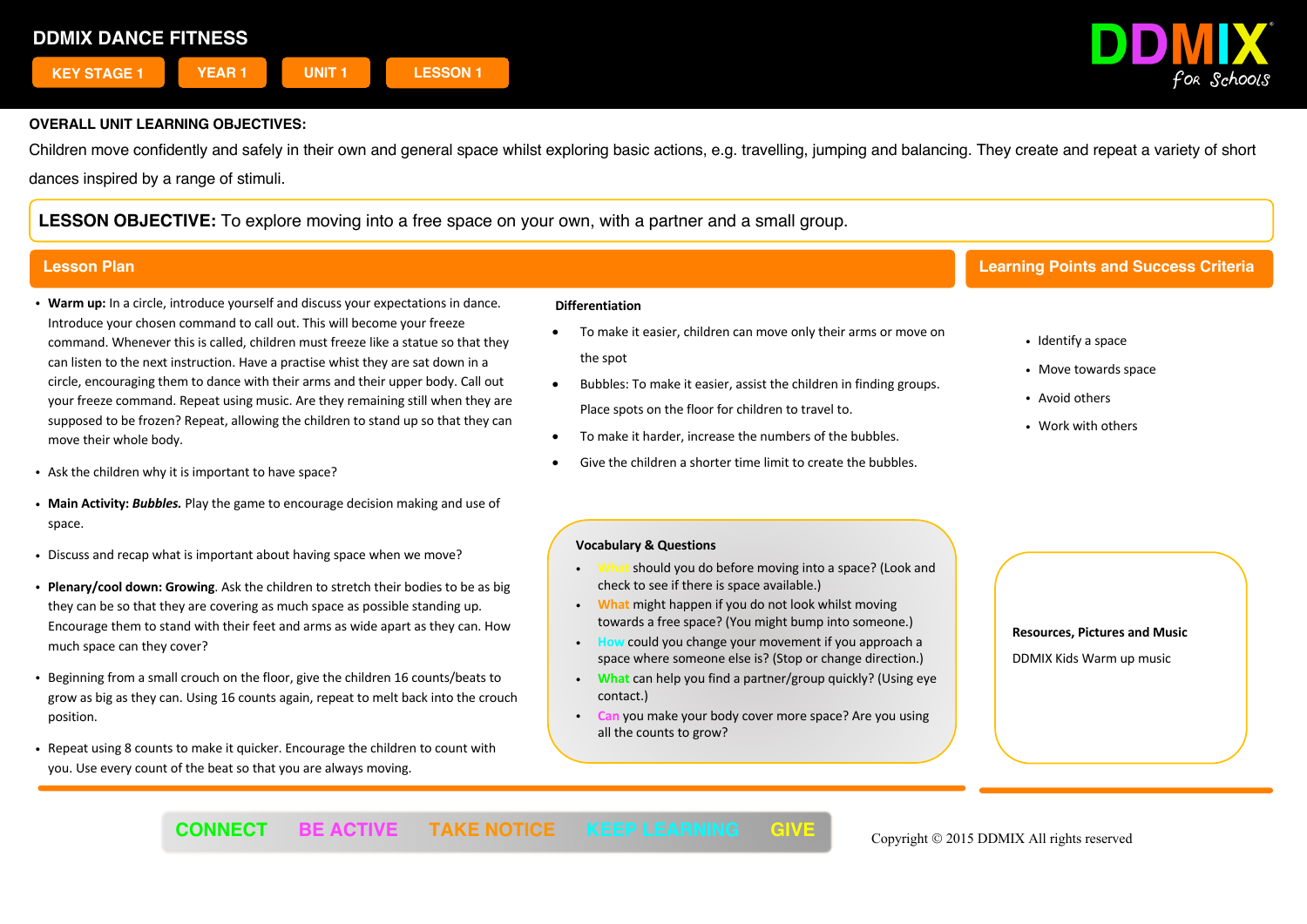

Children move confidently and safely in their own and general space whilst exploring basic actions, e.g. travelling, jumping and balancing. They create and repeat a variety of short dances inspired by a range of stimuli.

**LESSON OBJECTIVE:** Explore and identify basic travelling movements whilst moving confidently in the space.

- ! **Warm up:** Using animal themed movements
- ! *Bubbles.* Discuss and recap what is important about having space when we move?
- ! **Introduction activity***:* Discuss what a travelling movement is: A way of moving that takes you from one place to another. Ask the children to demonstrate different ways that they can travel. E.g. Skipping, hopping, crawling, jogging, tip toeing. Look at the way animals move. Using some chart music, call out some travelling movements using animals as stimuli. E.g. Penguin – Waddling, Horse- Galloping, snake – Slithering, Rabbit – Hopping, Dog – Crawling, Giraffe- Tip toeing with a stretched body, Tortoise – plodding. Incorporate your freeze command between movements.
- ! Discuss which travelling movement was their favourite and why?
- ! **Main Activity:** Take them on a trip to the Zoo to use the movements you have discussed. E.g. Children mime getting onto the coach, putting their seatbelts on and starting their journey to the zoo (moving around the area). Once they reach the zoo the coach parks, children take off their seatbelts and they enter the zoo. What do you see? Ask children to name an animal they may see. Encourage: Giraffe (standing tall on tip toes), Elephant (trunk and arm swinging whilst stamping), Mouse (small and fast running on tip toes) Snake (slither along the ground), Frog (jumping), Lion (fast galloping) etc.
- ! Once you have gone through different animals, pause the music and ask the group to stop. Imagine it is the coach driver saying he is about to leave.
- ! You must hurry past all the animals you visited in reverse order and back on to the coach. Children then slow down as they put their seat belt on and slowly drive away back to school.
- ! **Plenary:** Ask the children to recap and identify travelling movements. Ask children if their favourite travelling movement has changed during the lesson? Did they keep in their own space during your trip? Ask them how they kept in their own space during the lesson?
- ! **Cool down:** *Hoop.* Remind the children how small they could make their bodies in the growing exercise from the previous lesson. This will aid them to pass through the hoop at a quicker pace.

#### **Differentiation**

- Place spots on the floor to help children choose and identify a free space.
- To make it harder, add arms to the travelling movements to imitate the animals. E.g. Stiff arms for the waddling penguin.

# **Lesson Plan Learning Points and Success Criteria**

- What is a travelling movement?
- Choose and perform a travelling
- movement
- Move In your own space

### **Vocabulary & Questions**

- ! **What** is a travelling movement? (A way of moving from one place to another.)
- ! **Why** is it important to travel to a free space?
- ! **How** can you use your body to make the animal movements clear to an audience? (Big movements/Exaggerated.)
- ! **How** could we work together to remember the order of the animals and their travelling movements?
- can we make our coach line quickly and safely? (Don't push to get into the line, if there is space in front of you let people join the line.)

### **Resources, Pictures and Music**

DDMIX Kids Warm up music

Fun animal music: E.G. music from Disney's Jungle book or use any of the DDMIX tracks.

Hula Hoop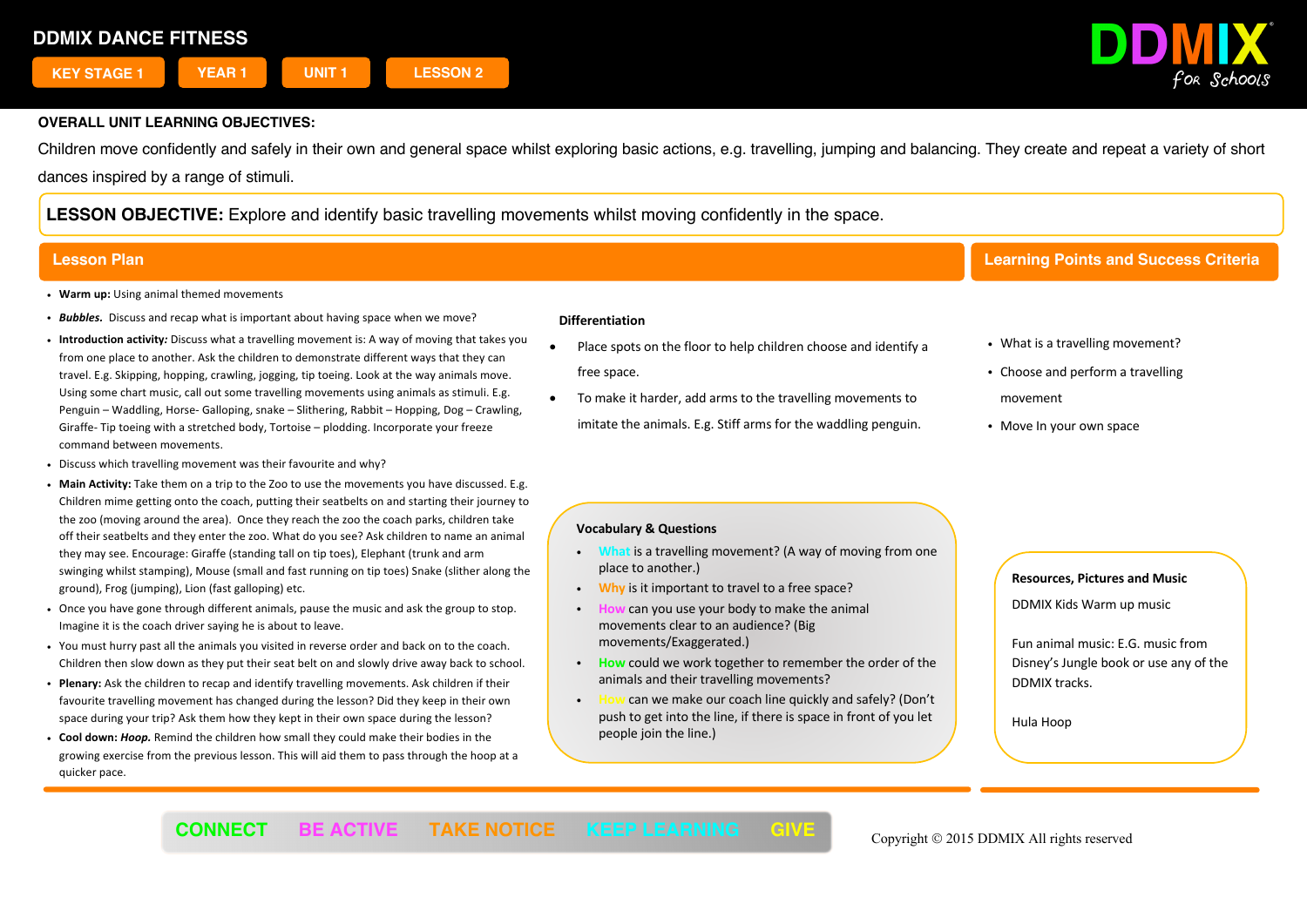

Children move confidently and safely in their own and general space whilst exploring basic actions, e.g. travelling, jumping and balancing. They create and repeat a variety of short dances inspired by a range of stimuli.

# **LESSON OBJECTIVE:** To explore jumping in a space.

- ! **Warm up:** Using animal themed movements
- ! **Introduction Activity:** *Move Master***.** Use the activity to focus on moving around the room and using animal commands to help them recap travelling movements.
- ! **Main Activity:** Create four stations and place a picture card at each station. (Rabbit, frog, Starfish, Cheetah)

Emphasise the importance of bending knees to:

1) Prepare for a jump 2) Land a jump.

Spend two minutes at each station performing the basic jumping actions.

- 1. Rabbit hop on the one leg 8 times and repeat on the other leg.
	- 2. Frog 4 bounces in a crouch position, followed by a stretch up to the ceiling (using 4 counts to stretch)
	- 3. Starfish 8 star jumps
	- 4. Cheetah- running on the spot for 8 counts
- Repeat and add progression to the movements at each station
	- 1. Rabbit Hop scotch: hop on one foot to 2 feet to hop on one foot
	- 2. Frog  $-4$  bounces in a crouch position, followed by a jump with arms up stretched to the ceiling (using 4 counts to stretch)
	- 3. Starfish 8 star jumps to jump straight out and in with one jump.
	- 4. Cheetah- Leap from one foot to the opposite foot.
- Class travel around the room throughout the space using travelling movements. Teacher calls out one of the Jumping animals. Children must stop in a space and demonstrate the jump using the correct counts.
- Take the children '*Through the Jungle'* to allow them to experiment the different types of jump there are when you meet different obstacles.
- ! **Plenary:** Children discuss what makes a good jump? What is your favourite jump and why?
- ! **Cool down:** *Hoop.* Now that children have focused on bending knees they should be able get the hoop around the circle at a quicker speed.

#### **Differentiation**

- Place spots on the floor to help children choose and identify a free space.
- To make it harder, jump with feet higher

# **Lesson Plan Learning Points and Success Criteria**

- ! Bend knees
- ! Look straight ahead
- One foot to one foot Hopping
- One foot to other foot Leaping
- Two feet to two feet jump
- One foot to two feet back to one foot -Hop scotch

## **Vocabulary & Questions**

- ! **When** jumping, what must you do with your knees? What should you do with your arms?
- ! **What** will make you jump further/higher? (Bigger knee bend and use of strong arms.)
- ! **How** did your group practice your jumps together?
- ! **Were** you able to help each other improve your jumps? What tips did you share?
- ! **As** we play 'Through the jungle', why is it important to stop in a space to perform each jump?

 $\overline{a}$ 

### **Resources, Pictures and Music**

Current chart music (radio edit  versions)

Picture cards of Rabbit, Frog, Starfish and Cheetah

Hula Hoop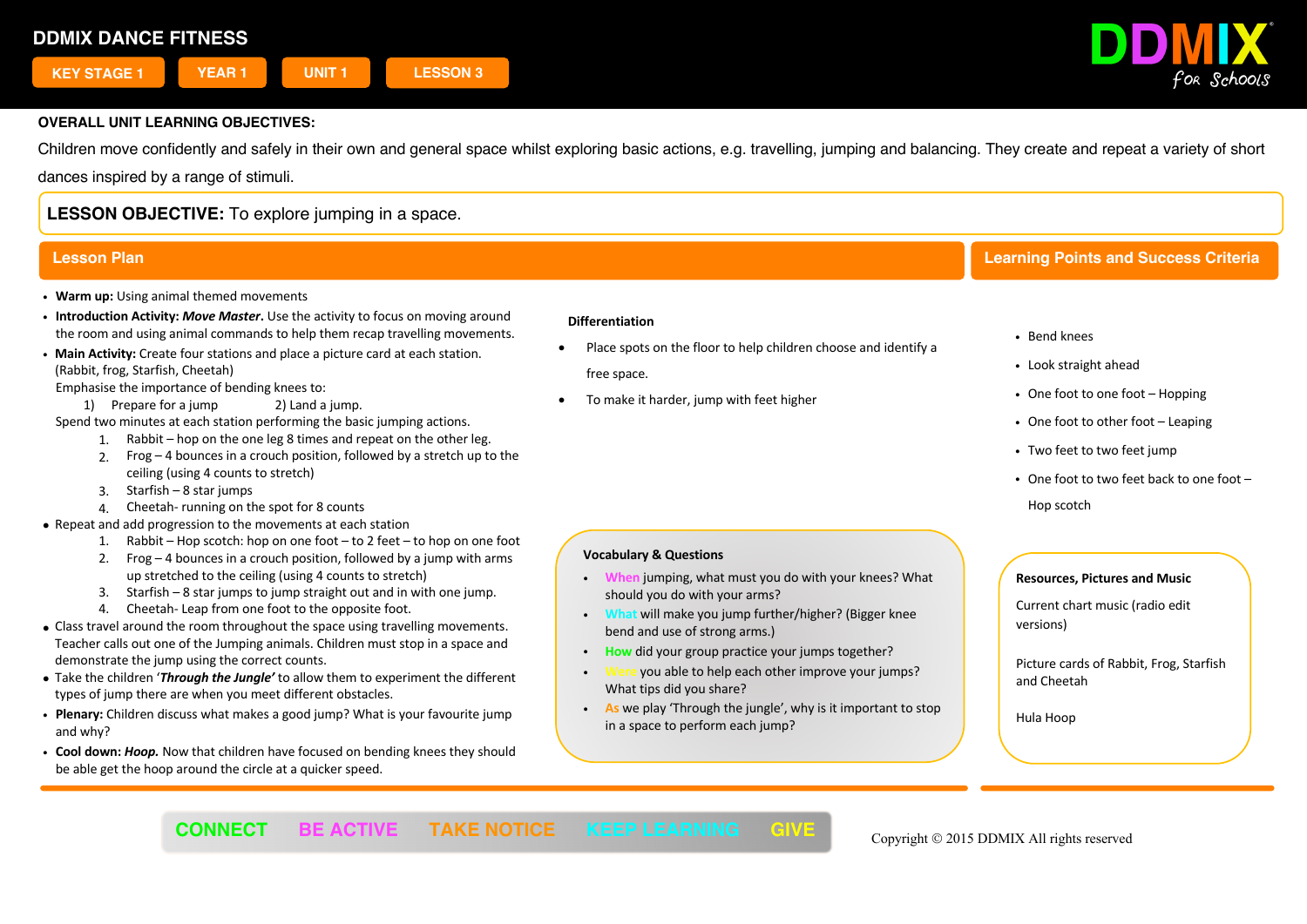

Children move confidently and safely in their own and general space whilst exploring basic actions, e.g. travelling, jumping and balancing. They create and repeat a variety of short dances inspired by a range of stimuli.

**LESSON OBJECTIVE:** Create a dance phrase using basic travel and jumping actions.

- ! **Warm up:** Recap the different types of jump from the previous lesson. What makes a good jump? (bent knees and using your arms.) *Through the Jungle.*
- ! Recap what a travelling movement is and the different ways that you can travel around the room.
- ! **Introduction Activity:** *Move Master.* Play incorporating travelling movements and the jumps discussed.
- ! **Main Activity:** Explain as a class that they are going to enter the jungle. Using appropriate music, create a simple dance sequence using travelling and jumping actions. Set the scene and allow the children to put up their hand to pick a travelling or jumping movement to perform for 8 counts to suit the environment. Repeat this for each movement. Recap each movement as it is added on, encouraging the children to count with you.
	- ! E.g. Monkey gallops across the jungle (8 gallops)
	- . The monkey jumps up to reach for bananas in a tree (8 jumps)
	- . The Monkey must quietly get past the sleeping crocodiles in the river (8 tip toes)
- . Try to include at least two jumps within the journey
- ! Allow the children to be creative and be interactive with how the story continues.
- ! Link all the movements together and give the children plenty of opportunity to practise
- ! Encourage the children to count to the beat.
- **Plenary/Cool down:** Ask the children to describe the different travelling and jumping movements that they used during the lesson. Reflect on one thing the children did well and one area to develop next lesson.

#### **Differentiation**

- Repeat travelling and jumping actions to make it easier
- To make it harder, create their own journey in groups and explain to the class.

# **Lesson Plan Learning Points and Success Criteria**

- ! Bend knees
- Identify jumping actions
- . Link travelling and jumping movements together
- . Demonstrate movements using 8 counts

### **Vocabulary & Questions**

- ! **When** jumping, what must you do with your knees?
- different ways can we travel?
- ! **How** many counts should each movement last for? (8 counts.)
- ! **How** can we improve our jumps in the jungle dance? (Bend knees more, swing arms to help you jump higher/further.)
- ! **Why** is it helpful to create a dance as a group? (Share ideas, can help each other remember the order of movements.) What did you enjoy about performing the jungle group dance?

#### **Resources, Pictures and Music**

Current chart music (radio edit versions) Picture cards of Rabbit, Frog, Starfish and Cheetah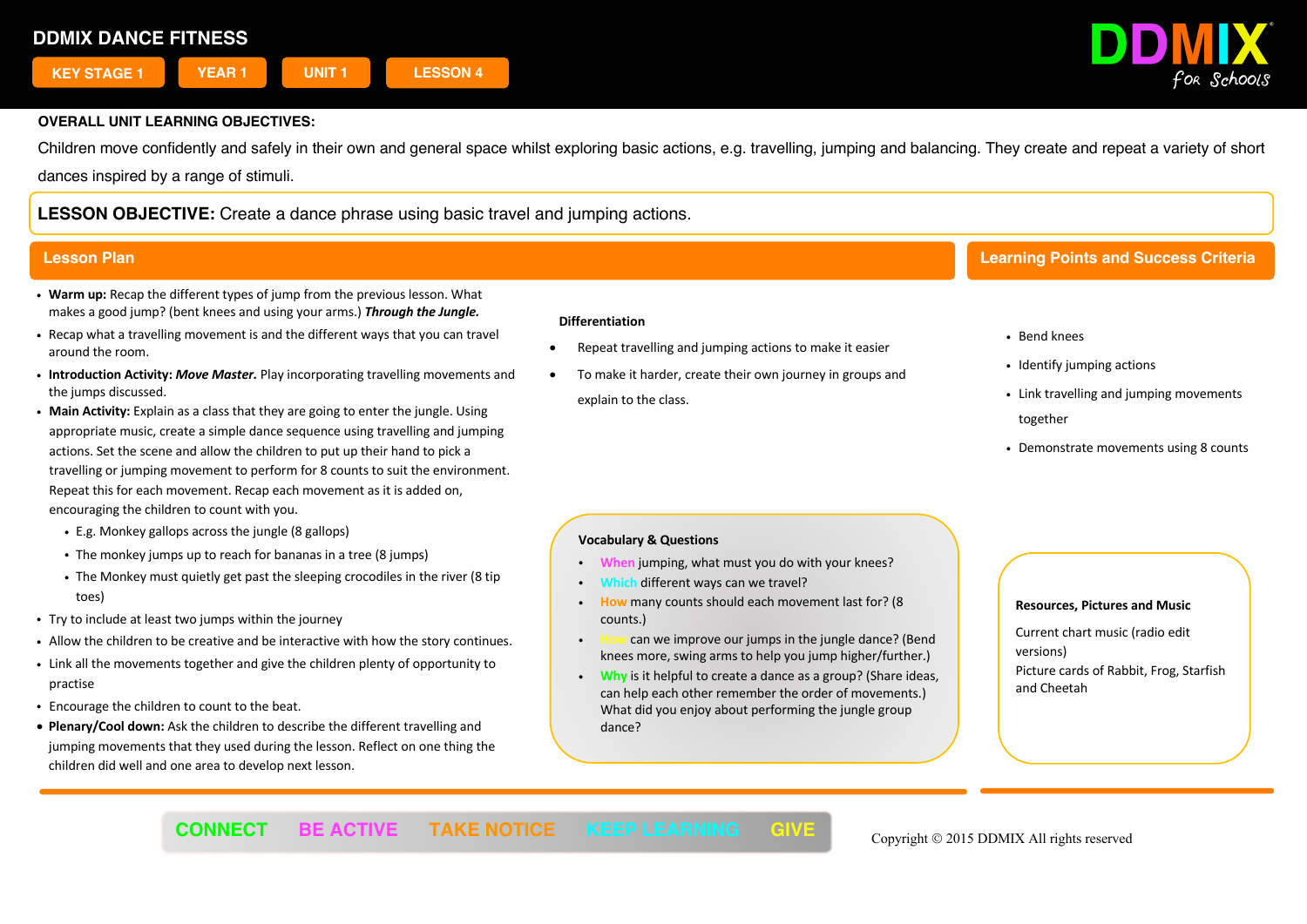

Children move confidently and safely in their own and general space whilst exploring basic actions, e.g. travelling, jumping and balancing. They create and repeat a variety of short dances inspired by a range of stimuli.

# **LESSON OBJECTIVE:** Explore and understand balance, using visual images.

# **Lesson Plan**

- ! **Warm up:** Animal themed warm up incorporating the jumps and travelling movements that the children have learnt in the lessons 1-4
- ! **Introduction Activity:** Discuss the term balance, what does it mean? What helps us balance? *Balance in numbers.* Introduce this activity to explore different parts of the body that we can use to balance.
- **Main Activity:** Use four pictures from a chosen theme and place them in different corners of the room. For example; Things you might see in the city.
	- **Tower:** Standing on two feet with arms above their head together forming a tower top with their fingertips.
	- **Flamingo at the zoo**: Standing on one leg with the other leg bent. Arms out to the sides
	- **Aeroplane**: Standing on one leg with the other leg stretched out low to the back. Arms out to the side representing wings.
	- **Bridge**: With a partner place palms, together. Stand on one foot with the other leg stretched out low to the back.
- . Practice by holding up pictures for them to demonstrate balances.
- ! Explain they are going to be going on a journey to go explore all the balances they've learnt in the lesson. E.g. using a city theme: "today we are going through the city of London, and are starting at Big Ben." Children must then show the Big Ben(tower) balance as quickly as possible. Give the children five seconds to form the balance once hearing the command. Use both individual and paired balances.
- **Plenary/ Cool down:** Discuss the bridge. Was this balance harder or easier than the other balances? What did they do in their pairs to make this balance work well?

### **Differentiation**

- To make it easier, keep both feet on the floor for all balances. For the aeroplane and the bridge balances, the foot can point to the back instead of being slightly raised.
- To make it harder, close your eyes, tuck arms in and you can bend the knee to lower the balance in the aeroplane and bridge. Lift the leg higher, focusing on keeping a straight leg.

# **Learning Points and Success**

- Spread body weight evenly to prevent a fall.
- Remain still
- Head up

**Criteria**

! Balance for 8 seconds

## **Vocabulary & Questions**

- you describe what a balance is?
- can you balance using different body parts?
- ! **What** can help us balance? (Hold out your arms, look at a still object in front of you, keep breathing.)
- balance do you find the easiest/hardest? Why?
- ! **How** did you create the 'bridge balance' with your partner/s? How did you help each other to improve your balance?

 $\overline{1}$ 

### **Resources, Pictures and Music**

Current chart music (radio edit versions) Picture cards of Tower, Flamingo, Aero plane and Bridge.